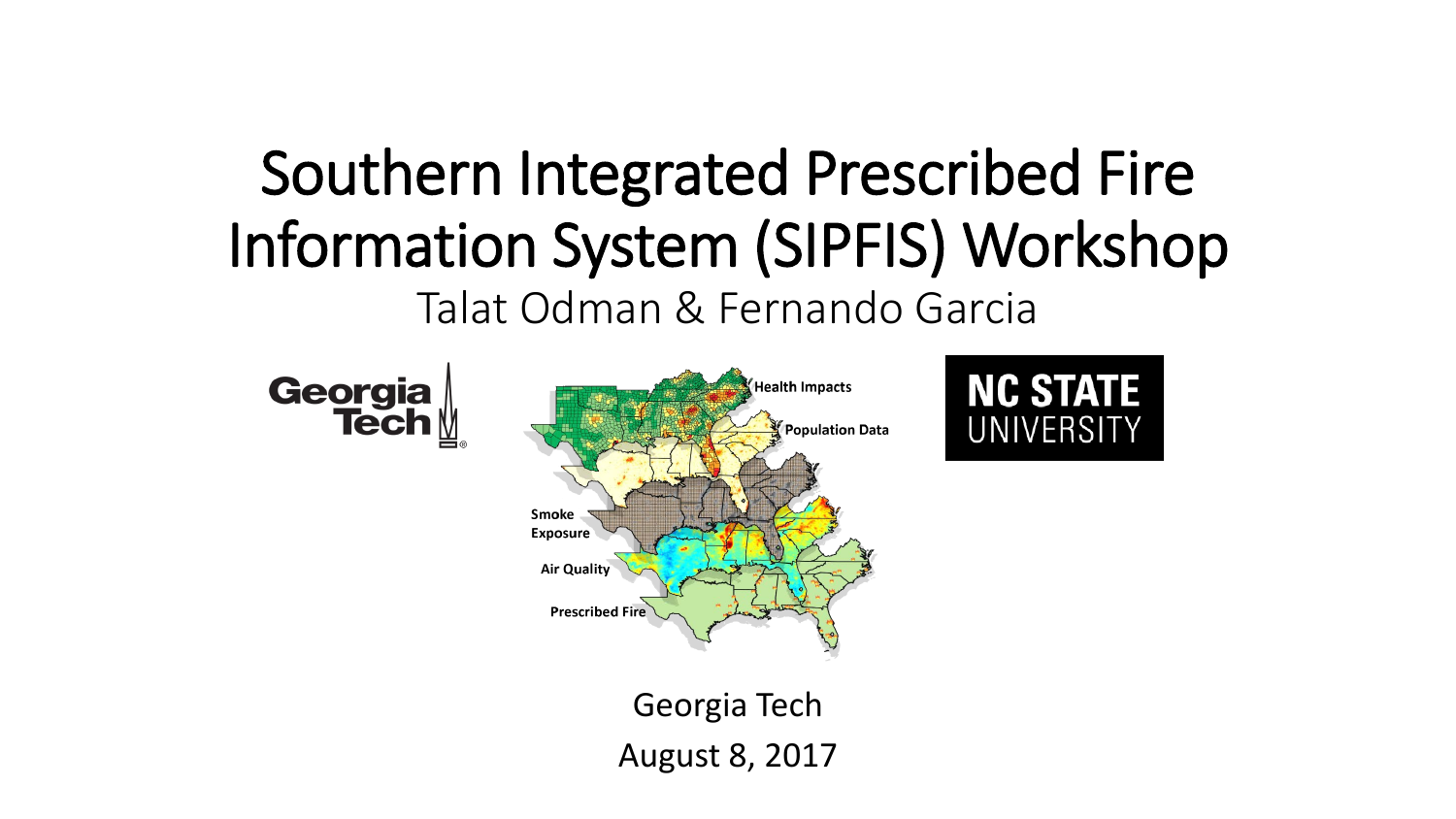# Wildland fire, air quality and public health

- Wildland fire smoke has specifically been associated with negative health effects by large number of epidemiological studies. [Reid et al., Environ. Health Perspect., 2016]
- Over 40% of Americans are estimated to live in areas with a moderate or high contribution of wildland fires to ambient PM<sub>2<sub>5</sub></sub> concentrations. [Rappold et al., Environ. *Sci. Technol., 2017*]
- More than 10 million experience unhealthy air quality caused by wildland fires multiple times per year. [*Rappold et al., Environ. Sci. Technol., 2017*]



*Community health-vulnerability Index (CHVI) to Health Impacts of Wildland Fire Smoke Exposure. Rappold et al., Environ. Sci. Technol., 2017*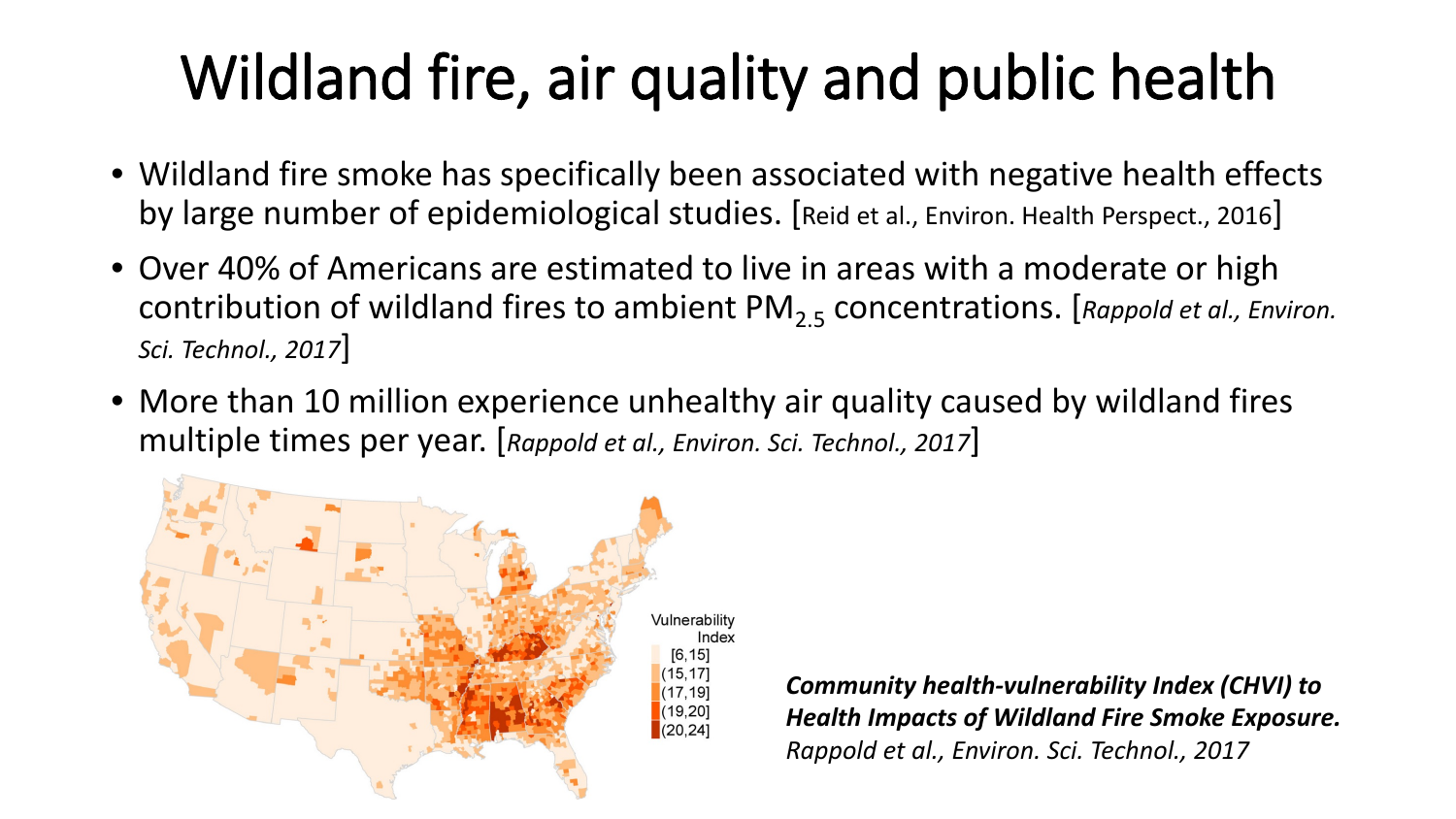#### SIPFIS Workshop

- A forum to provide input to the development of a unified prescribed fire record for the South and participate in the design of an integrated information system for fire and air quality data
- The workshop will be most useful for
	- Fire and air quality managers in southern states and federal agencies
	- Scientists interested in smoke and its impacts on air quality and health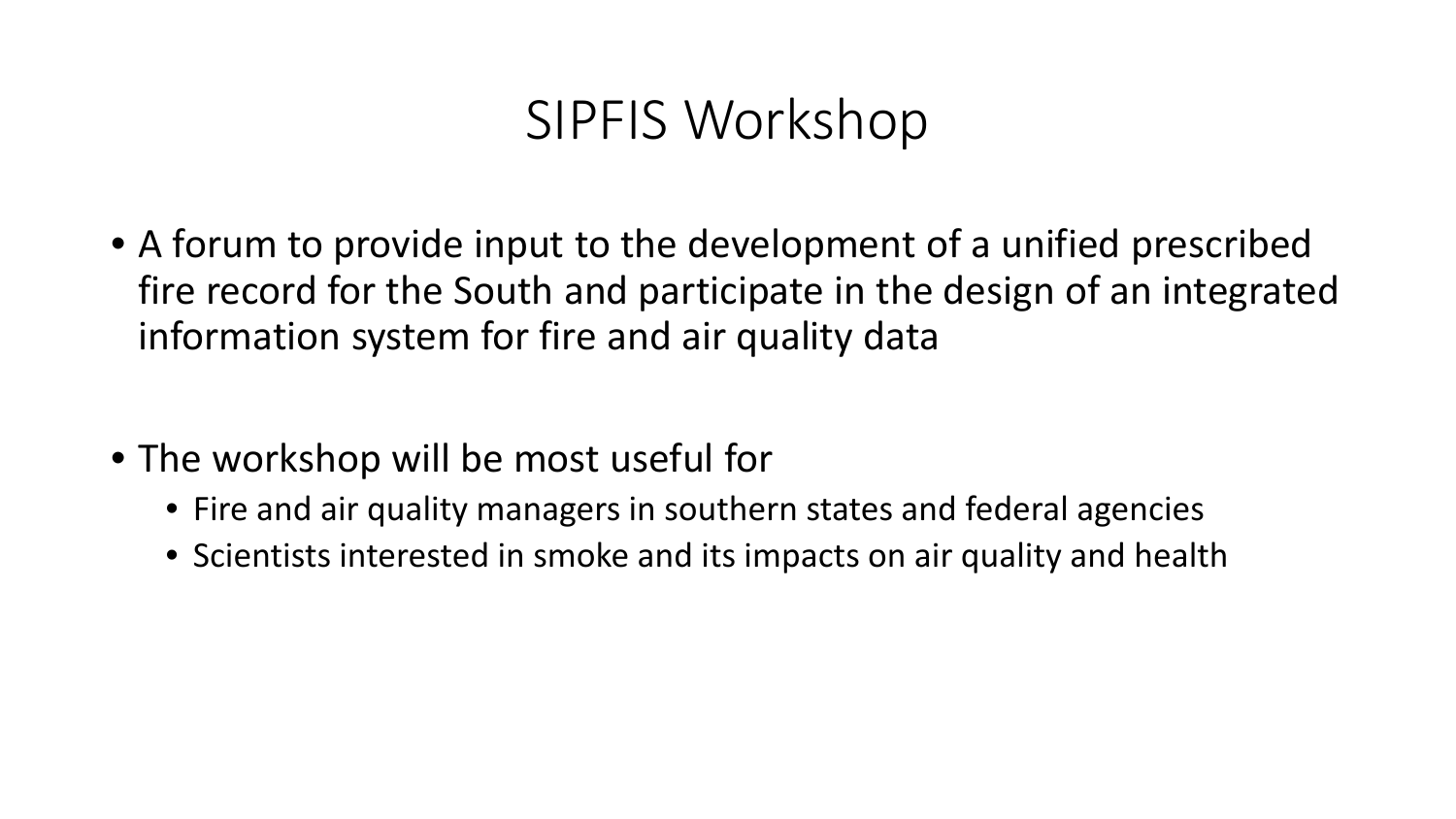## Workshop Objectives

- Discuss issues and opportunities in generating a unified prescribed fire database for the South
- Identify data and modeling needs related to prescribed fire and air quality
- Introduce a database and an information system prototypes
- Seek input to guide the development of a community-driven system
- Plan for sustainability of the system beyond 2018